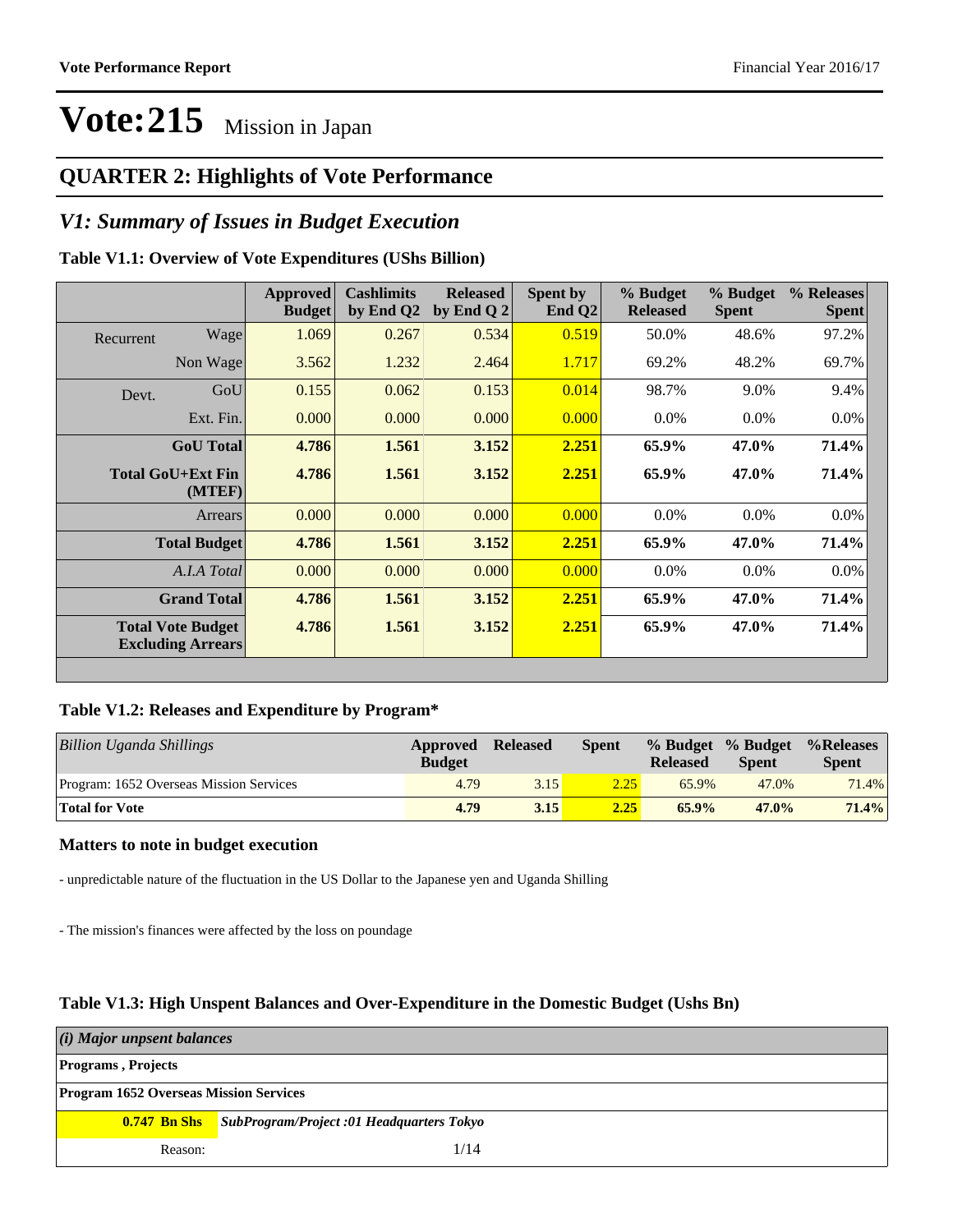## **QUARTER 2: Highlights of Vote Performance**

| <b>Items</b> |                     |                                                                                                                                                                                                                                                                                                                                                                                                                             |
|--------------|---------------------|-----------------------------------------------------------------------------------------------------------------------------------------------------------------------------------------------------------------------------------------------------------------------------------------------------------------------------------------------------------------------------------------------------------------------------|
|              |                     | <b>0.010 Bn Shs</b> Item: 211103 Allowances                                                                                                                                                                                                                                                                                                                                                                                 |
|              |                     | Reason: -The mission will be spending on the payment of the shipment allowance for an officer who is due for recall.<br>-To be added to quarter 3 to cater for visit to local universities to lecture on Uganda.<br>The mission will be spending on the payment of the shipment allowance for an officer who is due for recall.<br>-To be added to quarter 3 to cater for visit to local universities to lecture on Uganda. |
|              |                     | <b>0.012 Bn Shs</b> Item: 213001 Medical expenses (To employees)                                                                                                                                                                                                                                                                                                                                                            |
|              |                     | Reason: - The medical bills are paid according the medical service attained by the officers.<br>- The medical bills are paid according the medical service attained by the officers.                                                                                                                                                                                                                                        |
|              |                     | <b>0.004 Bn Shs</b> Item: 221003 Staff Training                                                                                                                                                                                                                                                                                                                                                                             |
|              |                     | Reason: -The funds were reserved for the law lecturer to be held in third Quarter since funds were insufficient finance it in the<br>second and first quarter, hence the Quarter 3 release will be added on it to fund it.                                                                                                                                                                                                  |
|              |                     | <b>0.006 Bn Shs</b> Item: 221018 Exchange losses/ gains                                                                                                                                                                                                                                                                                                                                                                     |
|              |                     | Reason: -This is a result of the unpredictable nature of the US Dollar and against the Japanese Yen and the Uganda shilling                                                                                                                                                                                                                                                                                                 |
|              |                     | <b>0.712 Bn Shs</b> Item: 223003 Rent – (Produced Assets) to private entities                                                                                                                                                                                                                                                                                                                                               |
|              | business forum.     | Reason: -To be used in quarter 3 to cater for the shifting of Ambassador to another residence and to pay for venues for tourism<br>and business forum.<br>-To be used in quarter 3 to cater for the shifting of Ambassador to another residence and to pay for venues for tourism and                                                                                                                                       |
|              |                     | <b>0.004 Bn Shs</b> Item: 223005 Electricity                                                                                                                                                                                                                                                                                                                                                                                |
|              |                     | Reason: -This is a result of the seasonal changes in that more energy is used in winter for heating and summer for cooling                                                                                                                                                                                                                                                                                                  |
|              | <b>0.139 Bn Shs</b> | SubProgram/Project: 1254 Strengthening Mission in Japan                                                                                                                                                                                                                                                                                                                                                                     |
|              |                     | Reason: The last payment will be paid when the utiliity vehicle has already been manufactured, built and delivered                                                                                                                                                                                                                                                                                                          |
| <b>Items</b> |                     |                                                                                                                                                                                                                                                                                                                                                                                                                             |
|              |                     | <b>0.139 Bn Shs</b> Item: 312201 Transport Equipment                                                                                                                                                                                                                                                                                                                                                                        |
|              |                     | Reason: - The last payment will be made when the utility vehicle has already been manufactured, built and delivered to the<br>Embassy in the second week of February 2017                                                                                                                                                                                                                                                   |
|              |                     | $(iii)$ Expenditures in excess of the original approved budget                                                                                                                                                                                                                                                                                                                                                              |

### *V2: Performance Highlights*

### **Table V2.1: Key Vote Output Indicators and Expenditures\***

| <b>Approved Budget and</b><br><b>Planned outputs</b> | and Performance  | <b>Status and Reasons for</b><br>any Variation from Plans |                               |
|------------------------------------------------------|------------------|-----------------------------------------------------------|-------------------------------|
| <b>Programme: 1652 Overseas Mission Services</b>     |                  |                                                           |                               |
| <b>Output: 165201 Cooperation frameworks</b>         |                  |                                                           |                               |
| No Data                                              | No Data          |                                                           |                               |
|                                                      |                  |                                                           |                               |
| Output Cost: UShs Bn:                                | $0.000$ UShs Bn: | 1.392 % Budget Spent:                                     | $0.0\%$                       |
| <b>Output: 165202 Consulars services</b>             |                  |                                                           |                               |
| No Data                                              | No Data          |                                                           |                               |
|                                                      |                  | 2/14                                                      | <b>Cumulative Expenditure</b> |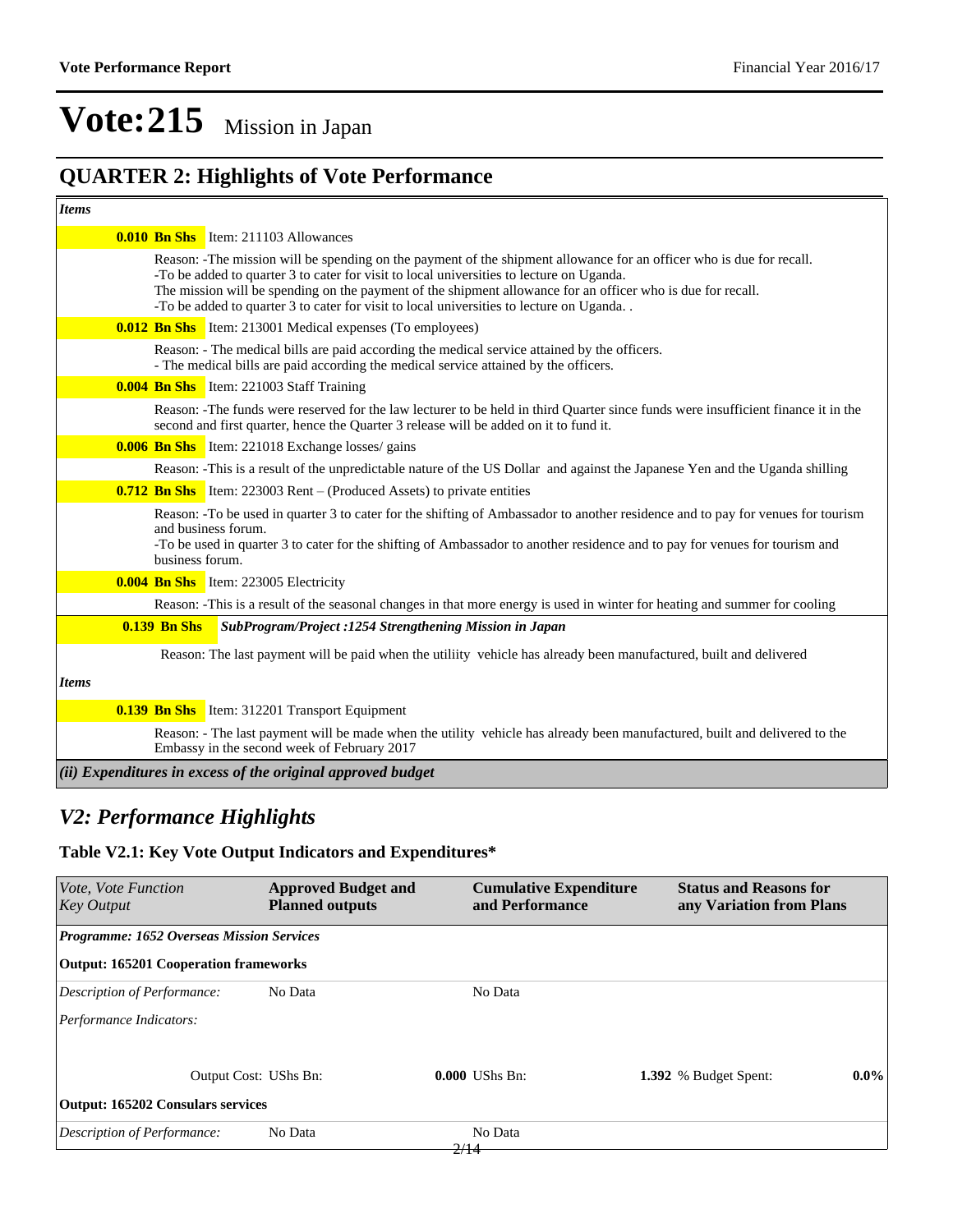## **QUARTER 2: Highlights of Vote Performance**

| Vote, Vote Function<br>Key Output                                     | <b>Approved Budget and</b><br><b>Planned outputs</b> | <b>Cumulative Expenditure</b><br>and Performance | <b>Status and Reasons for</b><br>any Variation from Plans |         |
|-----------------------------------------------------------------------|------------------------------------------------------|--------------------------------------------------|-----------------------------------------------------------|---------|
| Performance Indicators:                                               |                                                      |                                                  |                                                           |         |
| Output Cost: UShs Bn:                                                 |                                                      | <b>0.000 UShs Bn:</b>                            | <b>0.490</b> % Budget Spent:                              | $0.0\%$ |
| Output: 165204 Promotion of trade, tourism, education, and investment |                                                      |                                                  |                                                           |         |
| Description of Performance:                                           | No Data                                              | No Data                                          |                                                           |         |
| Performance Indicators:                                               |                                                      |                                                  |                                                           |         |
|                                                                       |                                                      |                                                  |                                                           |         |
| Output Cost: UShs Bn:                                                 |                                                      | <b>0.000 UShs Bn:</b>                            | 0.354 % Budget Spent:                                     | $0.0\%$ |
| <b>Program Cost:</b>                                                  | UShs Bn:                                             | 4.786 <i>UShs Bn</i> :                           | 2.236 % Budget Spent:                                     | 46.7%   |
| <b>Total Cost for Vote:</b>                                           | UShs Bn:                                             | 4.786 UShs Bn:                                   | 2.236 % Budget Spent:                                     | 46.7%   |

**Performance highlights for the Quarter**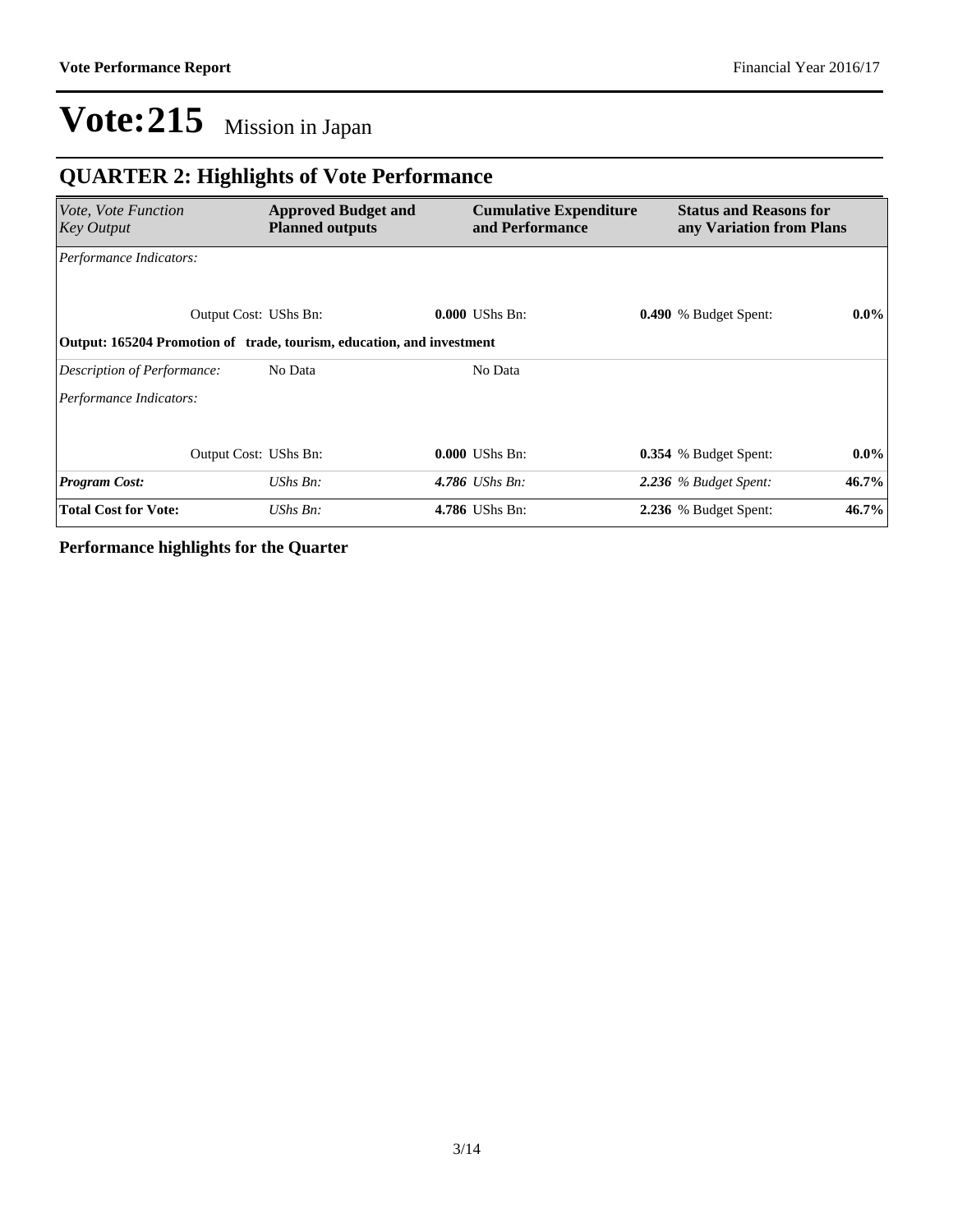### **QUARTER 2: Highlights of Vote Performance**

-Held the Uganda National day cerebration in Tokyo

-launched Uganda Diaspora Japan (UDJ) on Independence day celebration

-Held meetings with several government officers in Japan and attended the functions of the Imperial family

-326 VISAS were issued (multiple, single entry, Gratis)

- 6 Emergency Travel documents

-The Embassy participated in the African Tourism Exhibition organized by the Government of Japan for African countries

- handled 32 consular cases i.e verified and issued 7 approvals of the singleness status, issued approvals of 9 passport renewals, registered 2 divorce cases, registered 2 marriages, registered 8 others children of the Ugandans living in Japan and Korea

-Held meeting with 2 SMEs in South Korea i.e one dealing in textile and the other dealing in agroprocessing.

-The Mission had planned Trade forum slated for March/ April 2017 in Seoul but it will be held in later date.

- The Mission is planning to hold a trade and investments forum in Japan in May 2017.

-Held meeting with JETRO (Japan External Trade Organization) and UNIDO ITPO (United Nations Industrial Development Organization - Investment and Technolgy Promotion Office) regarding the proposed trade and investments forum in Japan in May 2017.

-5 Ugandans received scholarship under the Abe Imitative and have been accepted in the Japanese universities

-Dr. Jennifer Semakula Musisi The Executive Director of Kampala City Council attends the World Assembly for Women (WAW) 2016 in Tokyo, Japan from 13th - 14th December 2016 with an Embassy official

- Ambassador met the Mayor of Izumisano City, Osaka

This meeting was on strengthening the existing cooperation between Gulu Municipality and Izumisano City in cotton growing. The City also intends to host Ugandan delegation for Tokyo Olympic and Paralympic Games in 2020 and would like to train Ugandan Marathon Runners starting  $2017$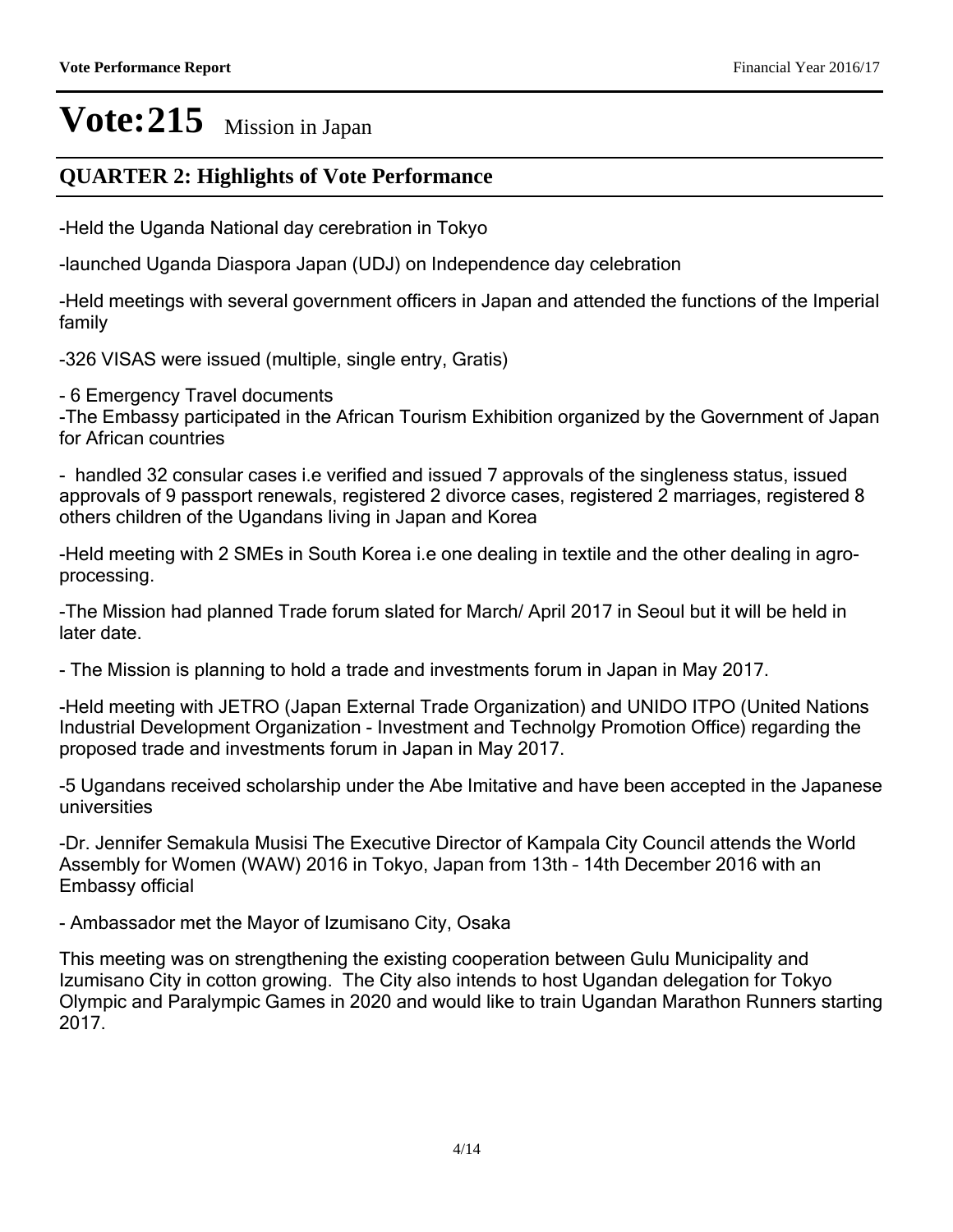### **QUARTER 2: Highlights of Vote Performance**

-Held the Uganda National day cerebration in Tokyo

-launched Uganda Diaspora Japan (UDJ) on Independence day celebration

-Held meetings with several government officers in Japan and attended the functions of the Imperial family

-326 VISAS were issued (multiple, single entry, Gratis)

- 6 Emergency Travel documents

- handled 32 consular cases i.e verified and issued 7 approvals of the singleness status, issued approvals of 9 passport renewals, registered 2 divorce cases, registered 2 marriages, registered 8 others children of the Ugandans living in Japan and Korea

-Held meeting with 2 SMEs in South Korea i.e one dealing in textile and the other dealing in agro-processing.

-The Mission had planned Trade forum slated for March/ April 2017 in Seoul but it will be held in later date.

- The Mission is planning to hold a trade and investments forum in Japan in May 2017.

-Held meeting with JETRO and UNIDO ITPO regarding the proposed trade and investments forum in Japan in May 2017.

-5 Ugandans received scholarship under the Abe Imitative

### *V3: Details of Releases and Expenditure*

#### **Table V3.1: GoU Releases and Expenditure by Output\***

| <b>Billion Uganda Shillings</b>                                    | Approved<br><b>Budget</b> | <b>Released</b> | <b>Spent</b> | $%$ GoU<br><b>Budget</b><br><b>Released</b> | $%$ GoU<br><b>Budget</b><br><b>Spent</b> | $%$ GoU<br><b>Releases</b><br><b>Spent</b> |
|--------------------------------------------------------------------|---------------------------|-----------------|--------------|---------------------------------------------|------------------------------------------|--------------------------------------------|
| <b>Program 1652 Overseas Mission Services</b>                      | 4.79                      | 3.15            | 2.25         | $65.9\%$                                    | 47.0%                                    | 71.4%                                      |
| <b>Class: Outputs Provided</b>                                     | 4.63                      | 3.00            | 2.24         | 64.8%                                       | 48.3%                                    | 74.6%                                      |
| 165201 Cooperation frameworks                                      | 2.92                      | 1.45            | 1.39         | 49.7%                                       | 47.6%                                    | 95.7%                                      |
| 165202 Consulars services                                          | 0.99                      | 1.19            | 0.49         | 120.4%                                      | 49.6%                                    | 41.2%                                      |
| 165204 Promotion of trade, tourism, education, and<br>investment   | 0.72                      | 0.35            | 0.35         | 49.3%                                       | 49.3%                                    | 100.0%                                     |
| <b>Class: Capital Purchases</b>                                    | 0.16                      | 0.15            | 0.01         | 98.7%                                       | 9.3%                                     | 9.4%                                       |
| 165275 Purchase of Motor Vehicles and Other Transport<br>Equipment | 0.15                      | 0.15            | 0.01         | 98.6%                                       | 6.2%                                     | 6.3%                                       |
| 165278 Purchase of Furniture and fictures                          | 0.01                      | 0.01            | 0.01         | 100.0%                                      | 100.0%                                   | 100.0%                                     |
| <b>Total for Vote</b>                                              | 4.79                      | 3.15            | 2.25         | 65.9%                                       | 47.0%                                    | 71.4%                                      |

#### **Table V3.2: 2016/17 GoU Expenditure by Item**

| <b>Billion Uganda Shillings</b>         | Approved<br><b>Budget</b> | <b>Released</b> | <b>Spent</b> | $%$ GoU<br><b>Budget</b><br><b>Released</b> | $%$ GoU<br><b>Budget</b><br><b>Spent</b> | $%$ GoU<br><b>Releases</b><br><b>Spent</b> |
|-----------------------------------------|---------------------------|-----------------|--------------|---------------------------------------------|------------------------------------------|--------------------------------------------|
| Class: Outputs Provided                 | 4.63                      | 3.00            | 2.24         | 64.8%                                       | 48.3%                                    | 74.6%                                      |
| $ 211103$ Allowances                    | 1.46                      | 0.73            | 0.72         | 50.0%                                       | 49.3%                                    | 98.6%                                      |
| 211105 Missions staff salaries          | 1.07                      | 0.53            | 0.52         | 50.0%                                       | 48.6%                                    | 97.2%                                      |
| [213001 Medical expenses (To employees) | 0.19                      | 0.09            | 0.07         | 45.5%                                       | 39.2%                                    | 86.0%                                      |
| 221001 Advertising and Public Relations | 5/14                      | 0.00            | 0.00         | 25.0%                                       | 25.0%                                    | 100.0%                                     |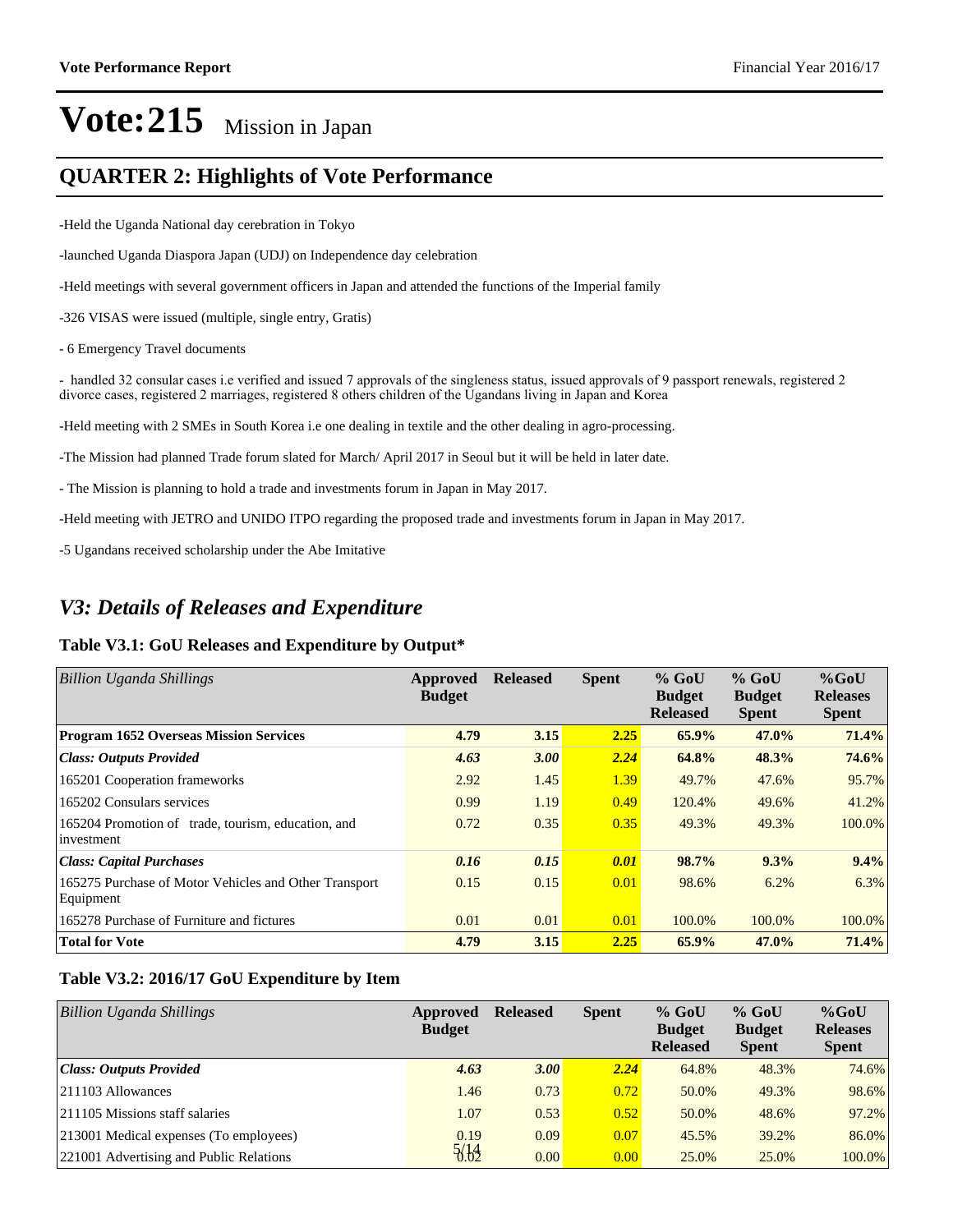### **QUARTER 2: Highlights of Vote Performance**

| 221003 Staff Training                                    | 0.01 | 0.01 | 0.00 | 50.0%  | 24.1%  | 48.2%  |
|----------------------------------------------------------|------|------|------|--------|--------|--------|
| 221005 Hire of Venue (chairs, projector, etc)            | 0.00 | 0.00 | 0.00 | 50.0%  | 50.0%  | 100.0% |
| 221007 Books, Periodicals & Newspapers                   | 0.01 | 0.00 | 0.00 | 50.0%  | 50.0%  | 100.0% |
| 221008 Computer supplies and Information Technology (IT) | 0.01 | 0.01 | 0.01 | 50.0%  | 50.0%  | 100.0% |
| 221009 Welfare and Entertainment                         | 0.02 | 0.01 | 0.01 | 50.0%  | 50.0%  | 100.0% |
| 221011 Printing, Stationery, Photocopying and Binding    | 0.02 | 0.01 | 0.01 | 50.0%  | 50.0%  | 100.0% |
| 221012 Small Office Equipment                            | 0.00 | 0.00 | 0.00 | 50.0%  | 50.0%  | 100.0% |
| 221014 Bank Charges and other Bank related costs         | 0.00 | 0.00 | 0.00 | 50.0%  | 50.0%  | 100.0% |
| 221018 Exchange losses/ gains                            | 0.11 | 0.06 | 0.05 | 50.0%  | 44.8%  | 89.6%  |
| 222001 Telecommunications                                | 0.04 | 0.02 | 0.02 | 50.0%  | 50.0%  | 100.0% |
| 222002 Postage and Courier                               | 0.01 | 0.01 | 0.01 | 50.0%  | 50.0%  | 100.0% |
| 222003 Information and communications technology (ICT)   | 0.01 | 0.00 | 0.00 | 50.0%  | 50.0%  | 100.0% |
| 223001 Property Expenses                                 | 0.01 | 0.01 | 0.01 | 50.0%  | 50.0%  | 100.0% |
| 223003 Rent – (Produced Assets) to private entities      | 1.37 | 1.38 | 0.67 | 100.9% | 48.8%  | 48.4%  |
| 223004 Guard and Security services                       | 0.02 | 0.01 | 0.01 | 50.0%  | 50.0%  | 100.0% |
| 223005 Electricity                                       | 0.05 | 0.02 | 0.02 | 50.0%  | 42.2%  | 84.4%  |
| 223006 Water                                             | 0.00 | 0.00 | 0.00 | 50.0%  | 50.0%  | 100.0% |
| 223007 Other Utilities- (fuel, gas, firewood, charcoal)  | 0.01 | 0.00 | 0.00 | 50.0%  | 50.0%  | 100.0% |
| 226001 Insurances                                        | 0.02 | 0.01 | 0.01 | 50.0%  | 50.0%  | 100.0% |
| 227001 Travel inland                                     | 0.04 | 0.02 | 0.02 | 50.0%  | 50.0%  | 100.0% |
| 227002 Travel abroad                                     | 0.07 | 0.04 | 0.04 | 50.0%  | 50.0%  | 100.0% |
| 227004 Fuel, Lubricants and Oils                         | 0.02 | 0.01 | 0.01 | 50.0%  | 50.0%  | 100.0% |
| 228002 Maintenance - Vehicles                            | 0.03 | 0.02 | 0.02 | 50.0%  | 50.0%  | 100.0% |
| 228003 Maintenance - Machinery, Equipment & Furniture    | 0.01 | 0.00 | 0.00 | 50.0%  | 50.0%  | 100.0% |
| 228004 Maintenance – Other                               | 0.01 | 0.00 | 0.00 | 50.0%  | 50.0%  | 100.0% |
| <b>Class: Capital Purchases</b>                          | 0.16 | 0.15 | 0.01 | 98.7%  | 9.3%   | 9.4%   |
| 312201 Transport Equipment                               | 0.15 | 0.15 | 0.01 | 98.6%  | 6.2%   | 6.3%   |
| 312203 Furniture & Fixtures                              | 0.01 | 0.01 | 0.01 | 100.0% | 100.0% | 100.0% |
| <b>Total for Vote</b>                                    | 4.79 | 3.15 | 2.25 | 65.9%  | 47.0%  | 71.4%  |

#### **Table V3.3: GoU Releases and Expenditure by Project and Programme\***

| Billion Uganda Shillings                      | Approved<br><b>Budget</b> | <b>Released</b> | <b>Spent</b> | $%$ GoU<br><b>Budget</b><br><b>Released</b> | $%$ GoU<br><b>Budget</b><br><b>Spent</b> | $%$ GoU<br><b>Releases</b><br><b>Spent</b> |
|-----------------------------------------------|---------------------------|-----------------|--------------|---------------------------------------------|------------------------------------------|--------------------------------------------|
| <b>Program 1652 Overseas Mission Services</b> | 4.79                      | 3.15            | 2.25         | 65.9%                                       | 47.0%                                    | 71.4%                                      |
| <b>Recurrent SubProgrammes</b>                |                           |                 |              |                                             |                                          |                                            |
| 01 Headquarters Tokyo                         | 4.63                      | 3.00            | 2.24         | 64.8%                                       | 48.3%                                    | 74.6%                                      |
| Development Projects                          |                           |                 |              |                                             |                                          |                                            |
| 1254 Strengthening Mission in Japan           | 0.16                      | 0.15            | 0.01         | 98.7%                                       | 9.3%                                     | 9.4%                                       |
| <b>Total for Vote</b>                         | 4.79                      | 3.15            | 2.25         | 65.9%                                       | $47.0\%$                                 | 71.4%                                      |

**Table V3.4: External Financing Releases and Expenditure by Sub Programme**

| Billion Uganda Shillings | Approxed Released | Spent |                 |              | % Budget % Budget % Releases |
|--------------------------|-------------------|-------|-----------------|--------------|------------------------------|
|                          | <b>Budget</b>     |       | <b>Released</b> | <b>Spent</b> | <b>Spent</b>                 |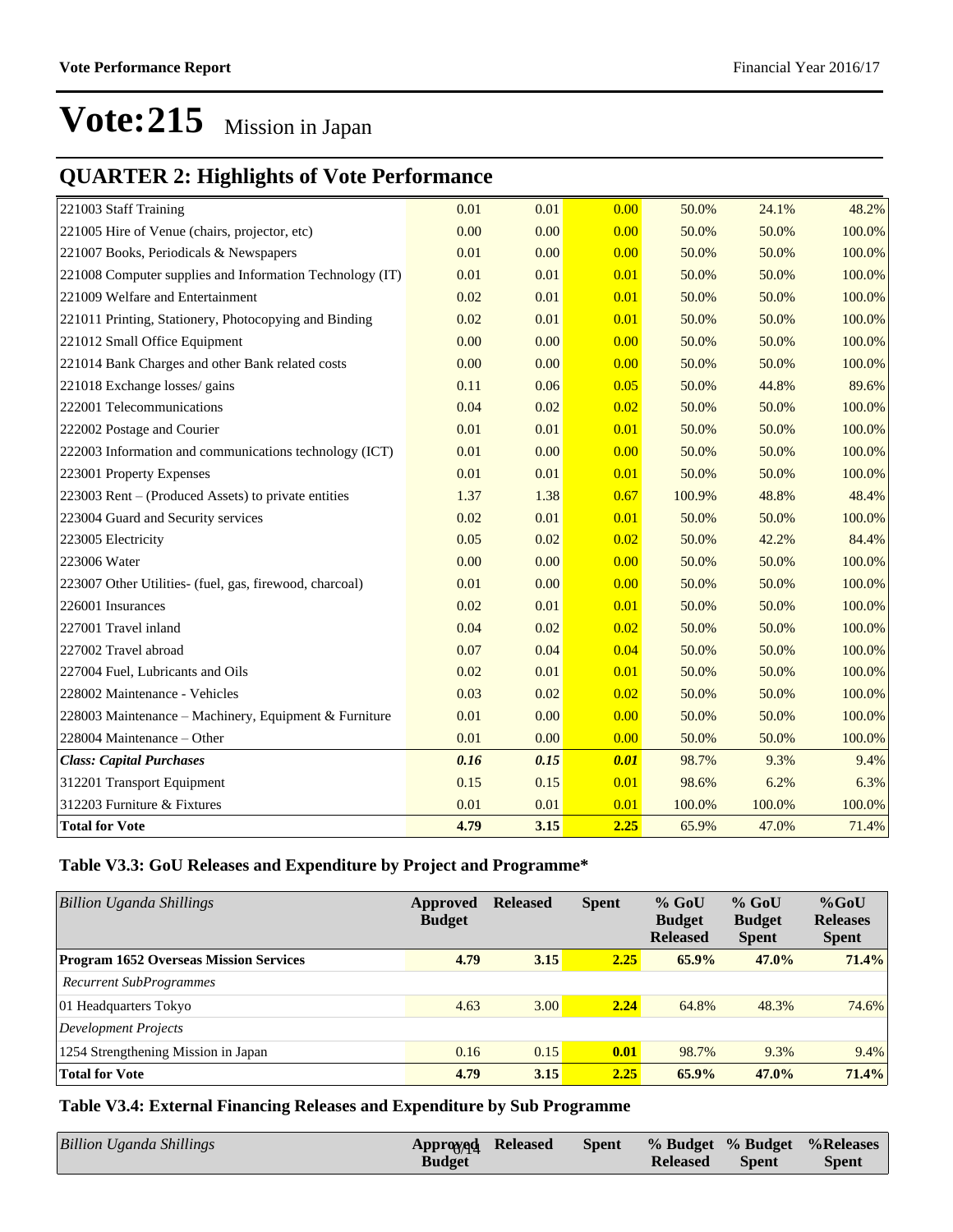### **QUARTER 2: Cumulative Outputs and Expenditure by End of Quarter**

| <b>Annual Planned Outputs</b>                                                   | <b>Cumulative Outputs Achieved by</b><br><b>End of Quarter</b>               | <b>Cumulative Expenditures made by</b><br>the End of the Quarter to<br><b>Deliver Cumulative Outputs</b> | <b>UShs</b><br><b>Thousand</b> |
|---------------------------------------------------------------------------------|------------------------------------------------------------------------------|----------------------------------------------------------------------------------------------------------|--------------------------------|
| <b>Program: 52 Overseas Mission Services</b>                                    |                                                                              |                                                                                                          |                                |
| <b>Recurrent Programmes</b>                                                     |                                                                              |                                                                                                          |                                |
| Subprogram: 01 Headquarters Tokyo                                               |                                                                              |                                                                                                          |                                |
| <b>Outputs Provided</b>                                                         |                                                                              |                                                                                                          |                                |
| <b>Output: 01 Cooperation frameworks</b>                                        |                                                                              |                                                                                                          |                                |
| Number of MoUs on Overseas                                                      | -Held the Uganda National day                                                | <b>Item</b>                                                                                              | <b>Spent</b>                   |
| Development Assistance negotiated and<br>signed such as, with JICA in Japan and | cerebration in Tokyo<br>-launched Uganda Diaspora Japan (UDJ)                | 211103 Allowances                                                                                        | 470,473                        |
| KOICA in South Korea among others                                               | on Independence day celebration.                                             | 211105 Missions staff salaries                                                                           | 519,334                        |
| Under ODA                                                                       | -Held meetings with several government<br>officers in japan and attended the | 213001 Medical expenses (To employees)                                                                   | 34,896                         |
|                                                                                 | functions of the Imperial family.                                            | 221001 Advertising and Public Relations                                                                  | 2,200                          |
| -At least 1 communication sector or                                             |                                                                              | 221003 Staff Training                                                                                    | 3,570                          |
| transport sector project initiated or<br>accomplished.                          |                                                                              | 221005 Hire of Venue (chairs, projector, etc)                                                            | 2,000                          |
| -At least 1 North                                                               |                                                                              | 221007 Books, Periodicals & Newspapers                                                                   | 3,000                          |
|                                                                                 |                                                                              | 221008 Computer supplies and Information<br>Technology (IT)                                              | 5,000                          |
|                                                                                 |                                                                              | 221009 Welfare and Entertainment                                                                         | 10,300                         |
|                                                                                 |                                                                              | 221011 Printing, Stationery, Photocopying and<br><b>Binding</b>                                          | 12,300                         |
|                                                                                 |                                                                              | 221012 Small Office Equipment                                                                            | 1,500                          |
|                                                                                 |                                                                              | 221014 Bank Charges and other Bank related<br>costs                                                      | 1,917                          |
|                                                                                 |                                                                              | 221018 Exchange losses/ gains                                                                            | 51,041                         |
|                                                                                 |                                                                              | 222001 Telecommunications                                                                                | 18,000                         |
|                                                                                 |                                                                              | 222002 Postage and Courier                                                                               | 6,500                          |
|                                                                                 |                                                                              | 222003 Information and communications<br>technology (ICT)                                                | 2,500                          |
|                                                                                 |                                                                              | 223001 Property Expenses                                                                                 | 4,100                          |
|                                                                                 |                                                                              | $223003$ Rent – (Produced Assets) to private<br>entities                                                 | 112,823                        |
|                                                                                 |                                                                              | 223004 Guard and Security services                                                                       | 9,176                          |
|                                                                                 |                                                                              | 223005 Electricity                                                                                       | 19,630                         |
|                                                                                 |                                                                              | 223006 Water                                                                                             | 2,297                          |
|                                                                                 |                                                                              | 223007 Other Utilities- (fuel, gas, firewood,<br>charcoal)                                               | 3,445                          |
|                                                                                 |                                                                              | 226001 Insurances                                                                                        | 10,100                         |
|                                                                                 |                                                                              | 227001 Travel inland                                                                                     | 18,000                         |
|                                                                                 |                                                                              | 227002 Travel abroad                                                                                     | 35,538                         |
|                                                                                 |                                                                              | 227004 Fuel, Lubricants and Oils                                                                         | 10,500                         |
|                                                                                 |                                                                              | 228002 Maintenance - Vehicles                                                                            | 15,000                         |
|                                                                                 |                                                                              | 228003 Maintenance – Machinery, Equipment<br>& Furniture                                                 | 3,500                          |
|                                                                                 |                                                                              | 228004 Maintenance – Other                                                                               | 3,400                          |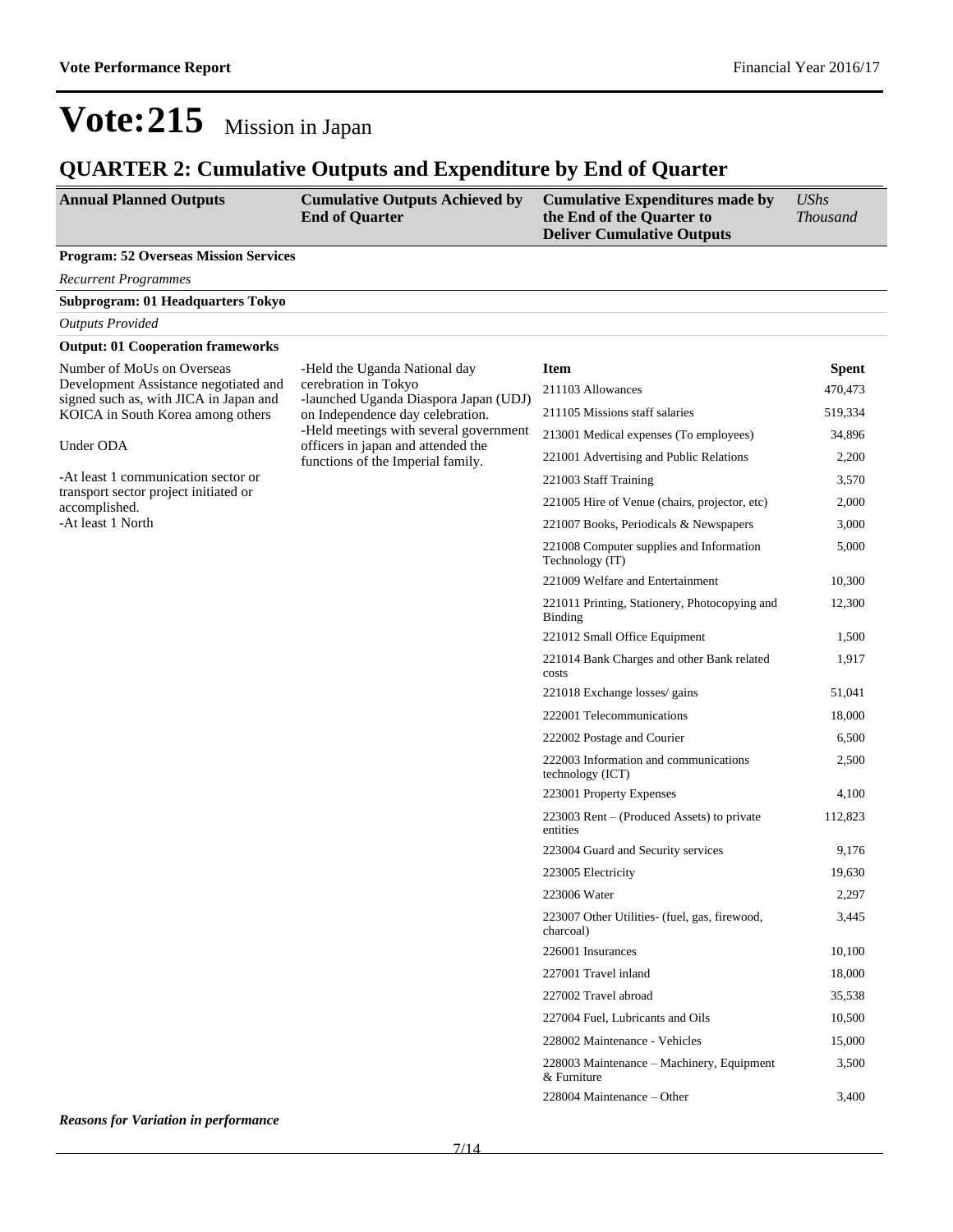### **QUARTER 2: Cumulative Outputs and Expenditure by End of Quarter**

| <b>Annual Planned Outputs</b>                                                                                                                      | <b>Cumulative Outputs Achieved by</b><br><b>End of Quarter</b>                                                                                                                                                                                                                                                                                  | <b>Cumulative Expenditures made by</b><br>the End of the Quarter to<br><b>Deliver Cumulative Outputs</b>                       | <b>UShs</b><br><b>Thousand</b> |
|----------------------------------------------------------------------------------------------------------------------------------------------------|-------------------------------------------------------------------------------------------------------------------------------------------------------------------------------------------------------------------------------------------------------------------------------------------------------------------------------------------------|--------------------------------------------------------------------------------------------------------------------------------|--------------------------------|
|                                                                                                                                                    |                                                                                                                                                                                                                                                                                                                                                 | -The variation is resulted from the impeachment of the President of the Republic of Korea hence implementation will be delayed |                                |
|                                                                                                                                                    |                                                                                                                                                                                                                                                                                                                                                 | <b>Total</b>                                                                                                                   | 1,392,038                      |
|                                                                                                                                                    |                                                                                                                                                                                                                                                                                                                                                 | Wage Recurrent                                                                                                                 | 519,334                        |
|                                                                                                                                                    |                                                                                                                                                                                                                                                                                                                                                 | Non Wage Recurrent                                                                                                             | 872,704                        |
|                                                                                                                                                    |                                                                                                                                                                                                                                                                                                                                                 | AIA                                                                                                                            | $\boldsymbol{0}$               |
| <b>Output: 02 Consulars services</b>                                                                                                               |                                                                                                                                                                                                                                                                                                                                                 |                                                                                                                                |                                |
| At least 400 visas issued                                                                                                                          | -326 VISAS were issued                                                                                                                                                                                                                                                                                                                          | <b>Item</b>                                                                                                                    | <b>Spent</b>                   |
| - At least 200 Consular cases and requests - 6 Emergency Travel documents<br>worked upon e.g. Requests for Eligibility - Handled 32 consular cases |                                                                                                                                                                                                                                                                                                                                                 | 211103 Allowances                                                                                                              | 127,746                        |
| to marry certificates, divorce certificates,                                                                                                       |                                                                                                                                                                                                                                                                                                                                                 | 223001 Property Expenses                                                                                                       | 1,914                          |
| driver's licenses and citizenship<br>verification certificates issued.                                                                             |                                                                                                                                                                                                                                                                                                                                                 | 223003 Rent – (Produced Assets) to private<br>entities                                                                         | 360,087                        |
| -At least 2 prison visits<br>-A                                                                                                                    |                                                                                                                                                                                                                                                                                                                                                 |                                                                                                                                |                                |
| <b>Reasons for Variation in performance</b>                                                                                                        |                                                                                                                                                                                                                                                                                                                                                 |                                                                                                                                |                                |
| No variation in the planned out put                                                                                                                |                                                                                                                                                                                                                                                                                                                                                 |                                                                                                                                |                                |
|                                                                                                                                                    |                                                                                                                                                                                                                                                                                                                                                 | <b>Total</b>                                                                                                                   | 489,746                        |
|                                                                                                                                                    |                                                                                                                                                                                                                                                                                                                                                 | Wage Recurrent                                                                                                                 | $\boldsymbol{0}$               |
|                                                                                                                                                    |                                                                                                                                                                                                                                                                                                                                                 | Non Wage Recurrent                                                                                                             | 489,746                        |
|                                                                                                                                                    |                                                                                                                                                                                                                                                                                                                                                 | AIA                                                                                                                            | $\boldsymbol{0}$               |
| Output: 04 Promotion of trade, tourism, education, and investment                                                                                  |                                                                                                                                                                                                                                                                                                                                                 |                                                                                                                                |                                |
| Concerning Trade and Investment:                                                                                                                   | -Held meeting with 2 SMEs in South                                                                                                                                                                                                                                                                                                              | <b>Item</b>                                                                                                                    | <b>Spent</b>                   |
|                                                                                                                                                    | Korea <i>i.e</i> one dealing in textile and the                                                                                                                                                                                                                                                                                                 | 211103 Allowances                                                                                                              | 119,608                        |
| -At least 8 Japanese SME meetings<br>attended.                                                                                                     | other dealing in agro-processing.<br>-The Mission had planned Trade forum                                                                                                                                                                                                                                                                       | 213001 Medical expenses (To employees)                                                                                         | 38,964                         |
| - At least 3 SME workshops in Japan                                                                                                                | slated for March/ April 2017 in Seoul but                                                                                                                                                                                                                                                                                                       | 221001 Advertising and Public Relations                                                                                        | 2,000                          |
| - At least 12 Ugandan SME publications<br>are produced.<br>-At least 1 Japan-Uganda SME workshop<br>in Kampala.                                    | it will be held in later date.<br>- The Mission is planning to hold a trade<br>and investments forum in Japan in May<br>2017.                                                                                                                                                                                                                   | 223003 Rent – (Produced Assets) to private<br>entities                                                                         | 193,874                        |
| -At least 4 public lectures on trade a                                                                                                             | -Held meeting with JETRO (Japan)<br>External Trade Organization) and<br><b>UNIDO ITPO</b> (United Nations Industrial<br>Development Organization - Investment<br>and Technology Promotion Office)<br>regarding the proposed trade and<br>investments forum in Japan in May 2017.<br>-5 Ugandans received scholarship under<br>the Abe Imitative |                                                                                                                                |                                |

#### *Reasons for Variation in performance*

-Japan-Uganda SME workshop in Kampala that was to be held will be substituted by the trade and investments forum to be held in Japan in May 2017.

| 354,446  | <b>Total</b>       |      |
|----------|--------------------|------|
| $\theta$ | Wage Recurrent     |      |
| 354,446  | Non Wage Recurrent |      |
| $\theta$ | AIA                | 8/14 |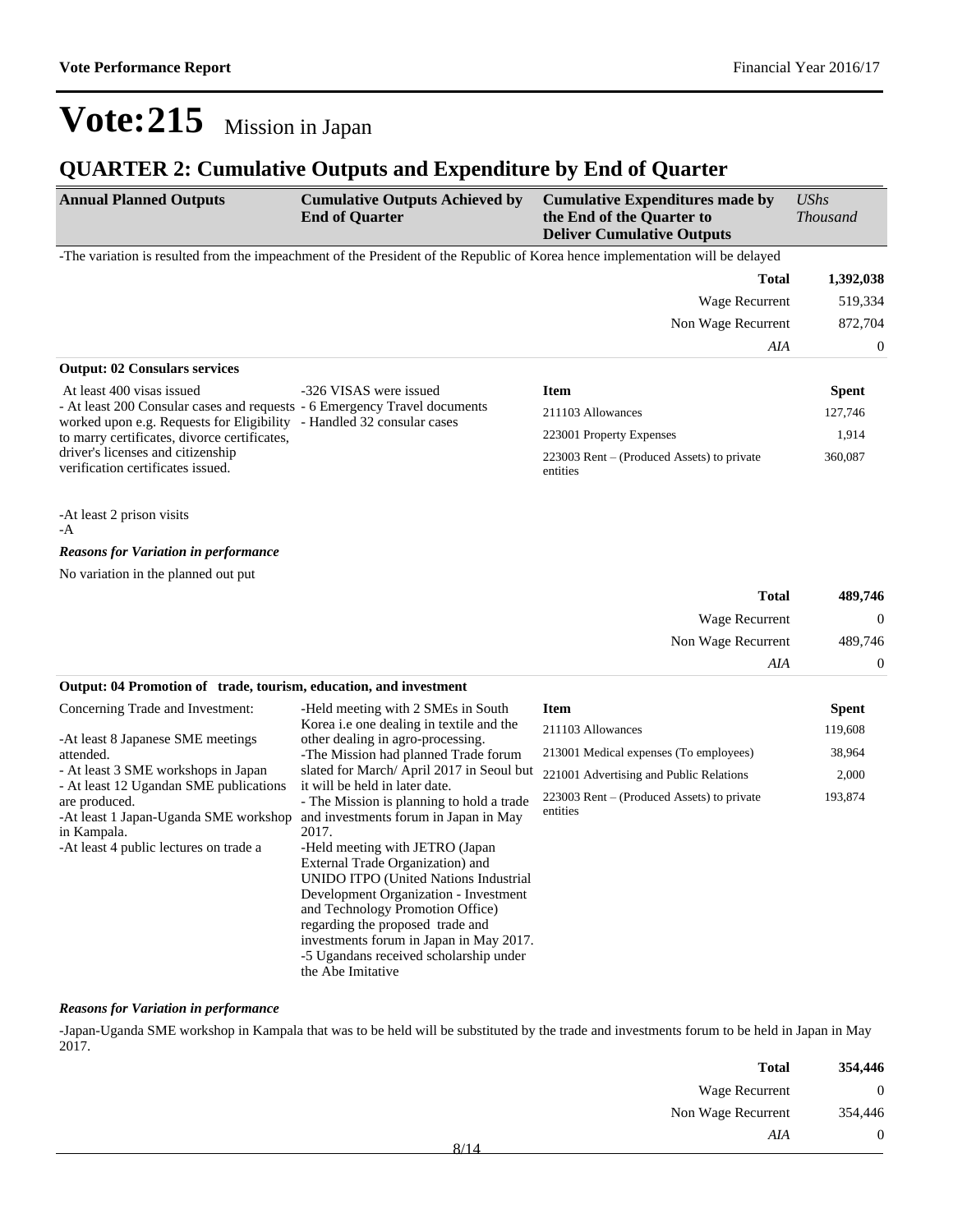## **QUARTER 2: Cumulative Outputs and Expenditure by End of Quarter**

| <b>Annual Planned Outputs</b>                                              | <b>Cumulative Outputs Achieved by</b><br><b>End of Quarter</b>                         | <b>Cumulative Expenditures made by</b><br>the End of the Quarter to<br><b>Deliver Cumulative Outputs</b>                               | <b>UShs</b><br><b>Thousand</b> |
|----------------------------------------------------------------------------|----------------------------------------------------------------------------------------|----------------------------------------------------------------------------------------------------------------------------------------|--------------------------------|
|                                                                            |                                                                                        | <b>Total For SubProgramme</b>                                                                                                          | 2,236,230                      |
|                                                                            |                                                                                        | <b>Wage Recurrent</b>                                                                                                                  | 519,334                        |
|                                                                            |                                                                                        | Non Wage Recurrent                                                                                                                     | 1,716,896                      |
|                                                                            |                                                                                        | AIA                                                                                                                                    | $\boldsymbol{0}$               |
| <b>Development Projects</b>                                                |                                                                                        |                                                                                                                                        |                                |
| Project: 1254 Strengthening Mission in Japan                               |                                                                                        |                                                                                                                                        |                                |
| <b>Capital Purchases</b>                                                   |                                                                                        |                                                                                                                                        |                                |
| <b>Output: 75 Purchase of Motor Vehicles and Other Transport Equipment</b> |                                                                                        |                                                                                                                                        |                                |
| vehicle procured                                                           | -The contracts committee identified the                                                | <b>Item</b>                                                                                                                            | <b>Spent</b>                   |
|                                                                            | company that will supply the Utility car<br>-First payment as the certificate was paid | 312201 Transport Equipment                                                                                                             | 9,252                          |
| <b>Reasons for Variation in performance</b>                                |                                                                                        |                                                                                                                                        |                                |
| February 2017                                                              |                                                                                        | - The TOYOTA company is busy manufacturing the vehicle, which will be completed and delivered to the Embassy by the second week of the |                                |
|                                                                            |                                                                                        | <b>Total</b>                                                                                                                           | 9,252                          |
|                                                                            |                                                                                        | GoU Development                                                                                                                        | 9,252                          |
|                                                                            |                                                                                        | <b>External Financing</b>                                                                                                              | $\theta$                       |
|                                                                            |                                                                                        | AIA                                                                                                                                    | $\boldsymbol{0}$               |
| <b>Output: 78 Purchase of Furniture and fictures</b>                       |                                                                                        |                                                                                                                                        |                                |
| Furniture and fittings procured                                            | The Furniture was bought for the                                                       | <b>Item</b>                                                                                                                            | <b>Spent</b>                   |
|                                                                            | residences                                                                             | 312203 Furniture & Fixtures                                                                                                            | 5,200                          |
| <b>Reasons for Variation in performance</b>                                |                                                                                        |                                                                                                                                        |                                |
| No variations because furniture was procured                               |                                                                                        |                                                                                                                                        |                                |
|                                                                            |                                                                                        | <b>Total</b>                                                                                                                           | 5,200                          |
|                                                                            |                                                                                        | GoU Development                                                                                                                        | 5,200                          |
|                                                                            |                                                                                        | <b>External Financing</b>                                                                                                              | $\boldsymbol{0}$               |
|                                                                            |                                                                                        | AIA                                                                                                                                    | $\theta$                       |
|                                                                            |                                                                                        | <b>Total For SubProgramme</b>                                                                                                          | 14,452                         |
|                                                                            |                                                                                        | <b>GoU</b> Development                                                                                                                 | 14,452                         |
|                                                                            |                                                                                        | <b>External Financing</b>                                                                                                              | $\boldsymbol{0}$               |
|                                                                            |                                                                                        | ${\rm AIA}$                                                                                                                            | $\boldsymbol{0}$               |
|                                                                            |                                                                                        | <b>GRAND TOTAL</b>                                                                                                                     | 2,250,682                      |
|                                                                            |                                                                                        | Wage Recurrent                                                                                                                         | 519,334                        |
|                                                                            |                                                                                        | Non Wage Recurrent                                                                                                                     | 1,716,896                      |
|                                                                            |                                                                                        | <b>GoU</b> Development                                                                                                                 | 14,452                         |
|                                                                            |                                                                                        | <b>External Financing</b>                                                                                                              | 0                              |
|                                                                            |                                                                                        | AIA                                                                                                                                    | 0                              |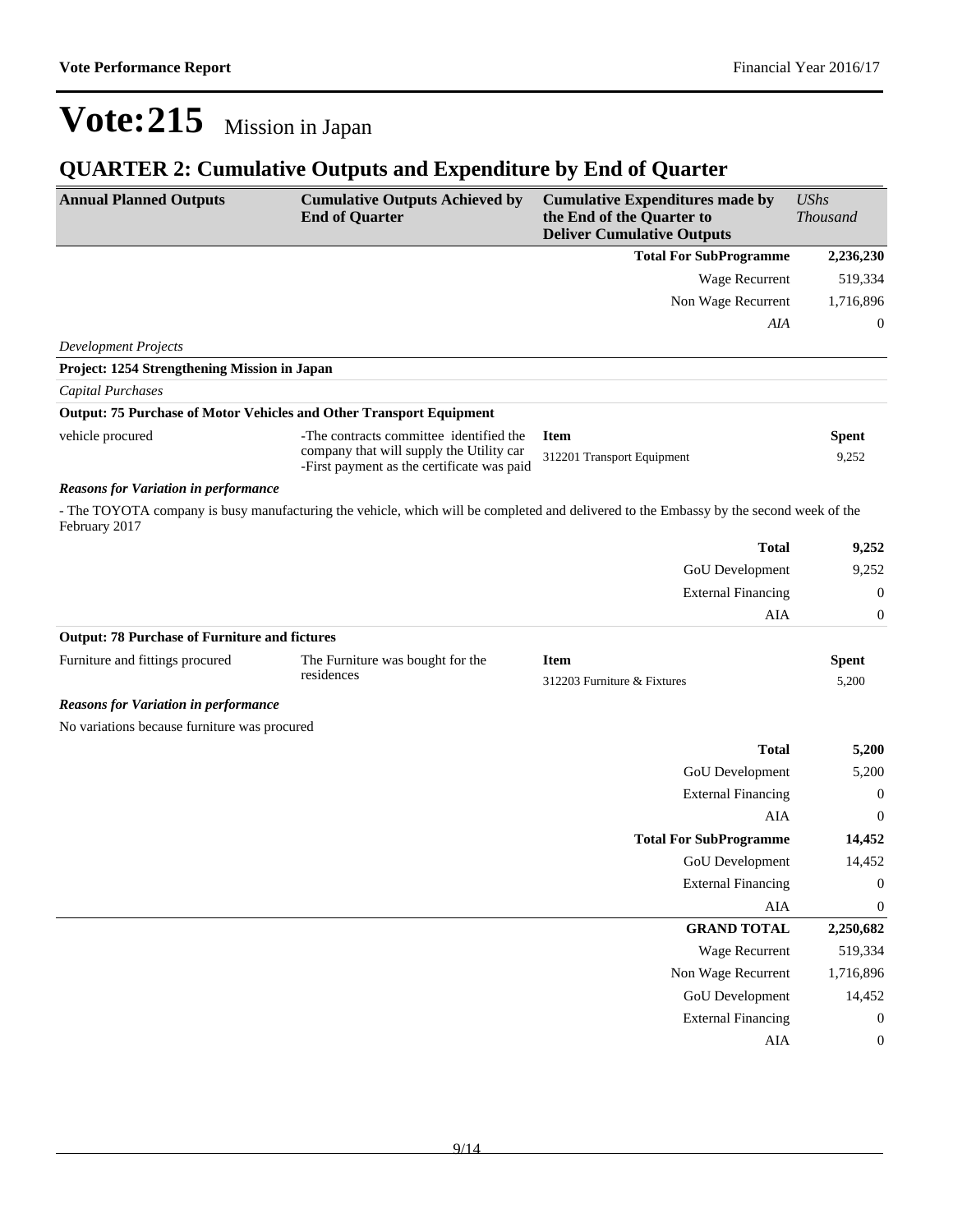## **QUARTER 2: Outputs and Expenditure in Quarter**

| <b>Outputs Planned in Quarter</b>                                           | <b>Actual Outputs Achieved in</b><br><b>Quarter</b>                                     | <b>Expenditures incurred in the</b><br><b>Quarter to deliver outputs</b> | <b>UShs</b><br><b>Thousand</b> |
|-----------------------------------------------------------------------------|-----------------------------------------------------------------------------------------|--------------------------------------------------------------------------|--------------------------------|
| <b>Program: 52 Overseas Mission Services</b>                                |                                                                                         |                                                                          |                                |
| <b>Recurrent Programmes</b>                                                 |                                                                                         |                                                                          |                                |
| Subprogram: 01 Headquarters Tokyo                                           |                                                                                         |                                                                          |                                |
| <b>Outputs Provided</b>                                                     |                                                                                         |                                                                          |                                |
| <b>Output: 01 Cooperation frameworks</b>                                    |                                                                                         |                                                                          |                                |
| Number of MoUs on Overseas<br>Development Assistance negotiated and         | - The mission is making a follow-up of the Item<br>implementation of the MOUs signed by | 211103 Allowances                                                        | <b>Spent</b><br>470,473        |
| signed such as, with JICA in Japan and<br>KOICA in South Korea among others | Uganda and the Republic of Korea.<br>However, the Honorary Counsel informed             | 211105 Missions staff salaries                                           | 519,334                        |
|                                                                             | that after the President leaves office, some                                            | 213001 Medical expenses (To employees)                                   | 34,896                         |
| Under ODA                                                                   | programs i.e implementation of MOUs<br>signed between South Korea and Uganda            | 221001 Advertising and Public Relations                                  | 2,200                          |
| -At least 1 communication sector or                                         | could temporally be put on hold until after                                             | 221003 Staff Training                                                    | 3,570                          |
| transport sector project initiated or<br>accomplished.                      | elections. Then they will need to be<br>reactivated. I believe that this will affect    | 221005 Hire of Venue (chairs, projector, etc)                            | 2,000                          |
| -At least 1 North                                                           | most programs of the current president                                                  | 221007 Books, Periodicals & Newspapers                                   | 3,000                          |
|                                                                             | with other counties as well<br>Implication                                              | 221008 Computer supplies and Information<br>Technology (IT)              | 5,000                          |
|                                                                             | Our planned Trade forum slated for<br>March/ April 2017 in Seoul will need to           | 221009 Welfare and Entertainment                                         | 10,300                         |
|                                                                             | be rescheduled.<br>-Held the Uganda National day                                        | 221011 Printing, Stationery, Photocopying and<br><b>Binding</b>          | 12,300                         |
|                                                                             | cerebration in Tokyo<br>-launched Uganda Diaspora Japan (UDJ)                           | 221012 Small Office Equipment                                            | 1,500                          |
|                                                                             | on Independence day celebration<br>-Held meetings with several government               | 221014 Bank Charges and other Bank related<br>costs                      | 1,917                          |
|                                                                             | officers in japan and attended the                                                      | 221018 Exchange losses/ gains                                            | 51,041                         |
|                                                                             | functions of the Imperial family                                                        | 222001 Telecommunications                                                | 18,000                         |
|                                                                             |                                                                                         | 222002 Postage and Courier                                               | 6,500                          |
|                                                                             |                                                                                         | 222003 Information and communications<br>technology (ICT)                | 2,500                          |
|                                                                             |                                                                                         | 223001 Property Expenses                                                 | 4,100                          |
|                                                                             |                                                                                         | 223003 Rent - (Produced Assets) to private<br>entities                   | 112,823                        |
|                                                                             |                                                                                         | 223004 Guard and Security services                                       | 9,176                          |
|                                                                             |                                                                                         | 223005 Electricity                                                       | 19,630                         |
|                                                                             |                                                                                         | 223006 Water                                                             | 2,297                          |
|                                                                             |                                                                                         | 223007 Other Utilities- (fuel, gas, firewood,<br>charcoal)               | 3,445                          |
|                                                                             |                                                                                         | 226001 Insurances                                                        | 10,100                         |
|                                                                             |                                                                                         | 227001 Travel inland                                                     | 18,000                         |
|                                                                             |                                                                                         | 227002 Travel abroad                                                     | 35,538                         |
|                                                                             |                                                                                         | 227004 Fuel, Lubricants and Oils                                         | 10,500                         |
|                                                                             |                                                                                         | 228002 Maintenance - Vehicles                                            | 15,000                         |
|                                                                             |                                                                                         | 228003 Maintenance – Machinery, Equipment<br>& Furniture                 | 3,500                          |
|                                                                             |                                                                                         | 228004 Maintenance - Other                                               | 3,400                          |

#### *Reasons for Variation in performance*

-The variation is resulted from the impeachment of the President of the Republic of Korea hence implementation will be delayed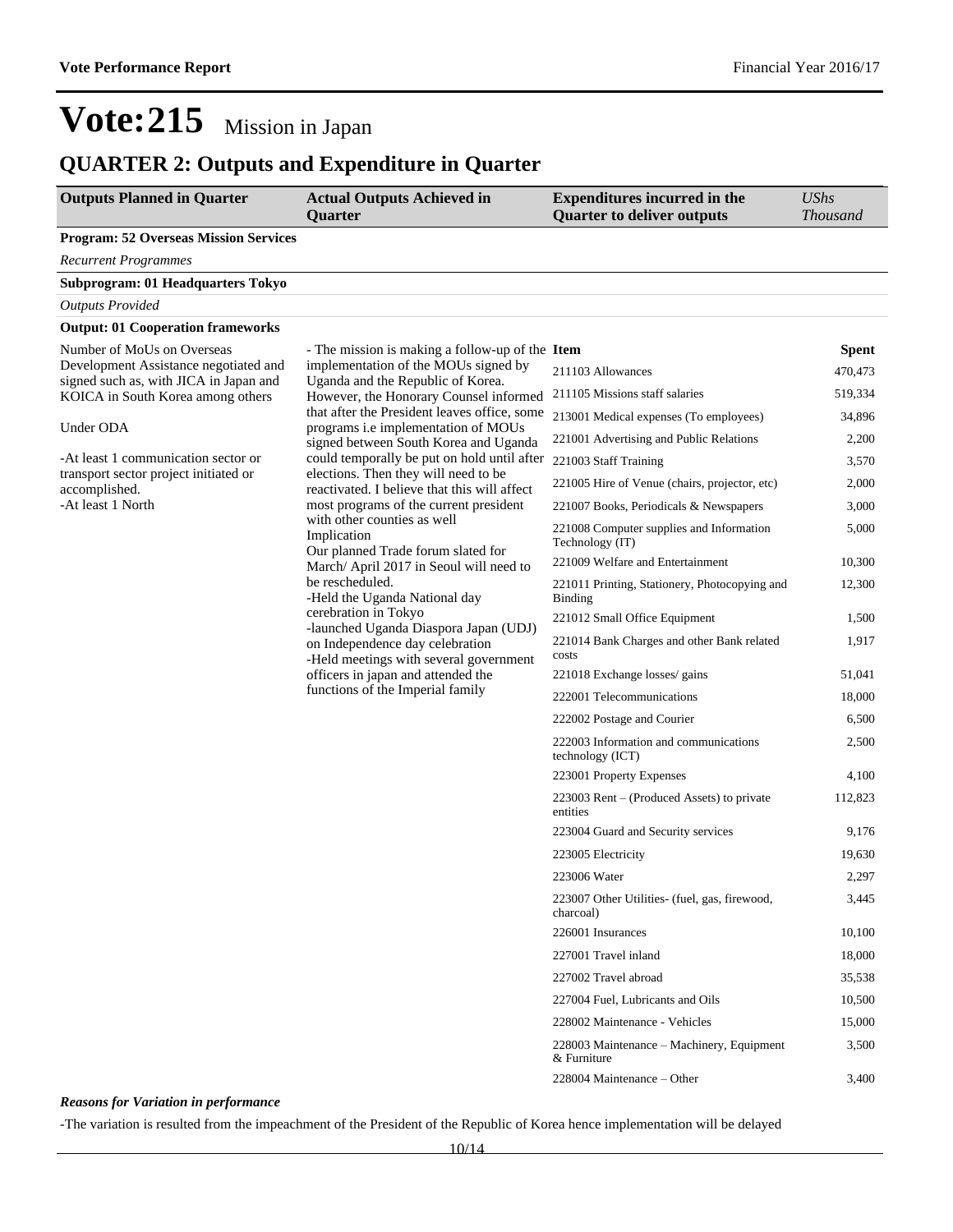### **QUARTER 2: Outputs and Expenditure in Quarter**

| <b>Outputs Planned in Quarter</b>                                                                               | <b>Actual Outputs Achieved in</b><br>Quarter                                                                                                                                                                                                                | <b>Expenditures incurred in the</b><br><b>Quarter to deliver outputs</b> | <b>UShs</b><br><b>Thousand</b> |
|-----------------------------------------------------------------------------------------------------------------|-------------------------------------------------------------------------------------------------------------------------------------------------------------------------------------------------------------------------------------------------------------|--------------------------------------------------------------------------|--------------------------------|
|                                                                                                                 |                                                                                                                                                                                                                                                             | <b>Total</b>                                                             | 1,392,038                      |
|                                                                                                                 |                                                                                                                                                                                                                                                             | Wage Recurrent                                                           | 519,334                        |
|                                                                                                                 |                                                                                                                                                                                                                                                             | Non Wage Recurrent                                                       | 872,704                        |
|                                                                                                                 |                                                                                                                                                                                                                                                             | AIA                                                                      | 0                              |
| <b>Output: 02 Consulars services</b>                                                                            |                                                                                                                                                                                                                                                             |                                                                          |                                |
| At least 400 visas issued                                                                                       | -326 VISAS were issued (multiple, single Item                                                                                                                                                                                                               |                                                                          | <b>Spent</b>                   |
| - At least 200 Consular cases and requests<br>worked upon e.g. Requests for Eligibility                         | entry, Gratis)<br>- 6 Emergency Travel documents                                                                                                                                                                                                            | 211103 Allowances                                                        | 127,746                        |
| to marry certificates, divorce certificates,                                                                    | - handled 32 consular cases i.e verified                                                                                                                                                                                                                    | 223001 Property Expenses                                                 | 1,914                          |
| driver's licenses and citizenship<br>verification certificates issued.                                          | and issued 7 approvals of the singleness<br>status, issued approvals of 9 passport<br>renewals, registered 2 divorce cases,<br>registered 2 marriages, registered 8 others                                                                                  | 223003 Rent – (Produced Assets) to private<br>entities                   | 360,087                        |
| -At least 2 prison visits<br>-A                                                                                 | children of the Ugandans living in Japan<br>and Korea                                                                                                                                                                                                       |                                                                          |                                |
| <b>Reasons for Variation in performance</b>                                                                     |                                                                                                                                                                                                                                                             |                                                                          |                                |
| No variation in the planned out put                                                                             |                                                                                                                                                                                                                                                             |                                                                          |                                |
|                                                                                                                 |                                                                                                                                                                                                                                                             | <b>Total</b>                                                             | 489,746                        |
|                                                                                                                 |                                                                                                                                                                                                                                                             | Wage Recurrent                                                           | $\boldsymbol{0}$               |
|                                                                                                                 |                                                                                                                                                                                                                                                             | Non Wage Recurrent                                                       | 489,746                        |
|                                                                                                                 |                                                                                                                                                                                                                                                             | AIA                                                                      | 0                              |
| Output: 04 Promotion of trade, tourism, education, and investment                                               |                                                                                                                                                                                                                                                             |                                                                          |                                |
| Concerning Trade and Investment:                                                                                | -Held meeting with 2 SMEs in South                                                                                                                                                                                                                          | <b>Item</b>                                                              | <b>Spent</b>                   |
| -At least 8 Japanese SME meetings                                                                               | Korea <i>i.e</i> one dealing in textile and the<br>other dealing in agro-processing.                                                                                                                                                                        | 211103 Allowances                                                        | 119,608                        |
| attended.                                                                                                       | -The Mission had planned Trade forum                                                                                                                                                                                                                        | 213001 Medical expenses (To employees)                                   | 38,964                         |
| - At least 3 SME workshops in Japan<br>- At least 12 Ugandan SME publications                                   | slated for March/April 2017 in Seoul but<br>it will be held in later date.                                                                                                                                                                                  | 221001 Advertising and Public Relations                                  | 2,000                          |
| are produced.<br>-At least 1 Japan-Uganda SME workshop<br>in Kampala.<br>-At least 4 public lectures on trade a | - The Mission is planning to hold a trade<br>and investments forum in Japan in May<br>2017.<br>-Held meeting with JETRO (Japan<br>External Trade Organization) and UNIDO<br><b>ITPO</b> (United Nations Industrial<br>Development Organization - Investment | 223003 Rent – (Produced Assets) to private<br>entities                   | 193,874                        |

#### *Reasons for Variation in performance*

-Japan-Uganda SME workshop in Kampala that was to be held will be substituted by the trade and investments forum to be held in Japan in May 2017.

and Technology Promotion Office) regarding the proposed trade and investments forum in Japan in May 2017. -5 Ugandans received scholarship under

the Abe Imitative

| 354,446   | <b>Total</b>                  |       |
|-----------|-------------------------------|-------|
| $\theta$  | Wage Recurrent                |       |
| 354,446   | Non Wage Recurrent            |       |
| $\theta$  | AIA                           |       |
| 2,236,230 | <b>Total For SubProgramme</b> |       |
| 519,334   | <b>Wage Recurrent</b>         | 11/14 |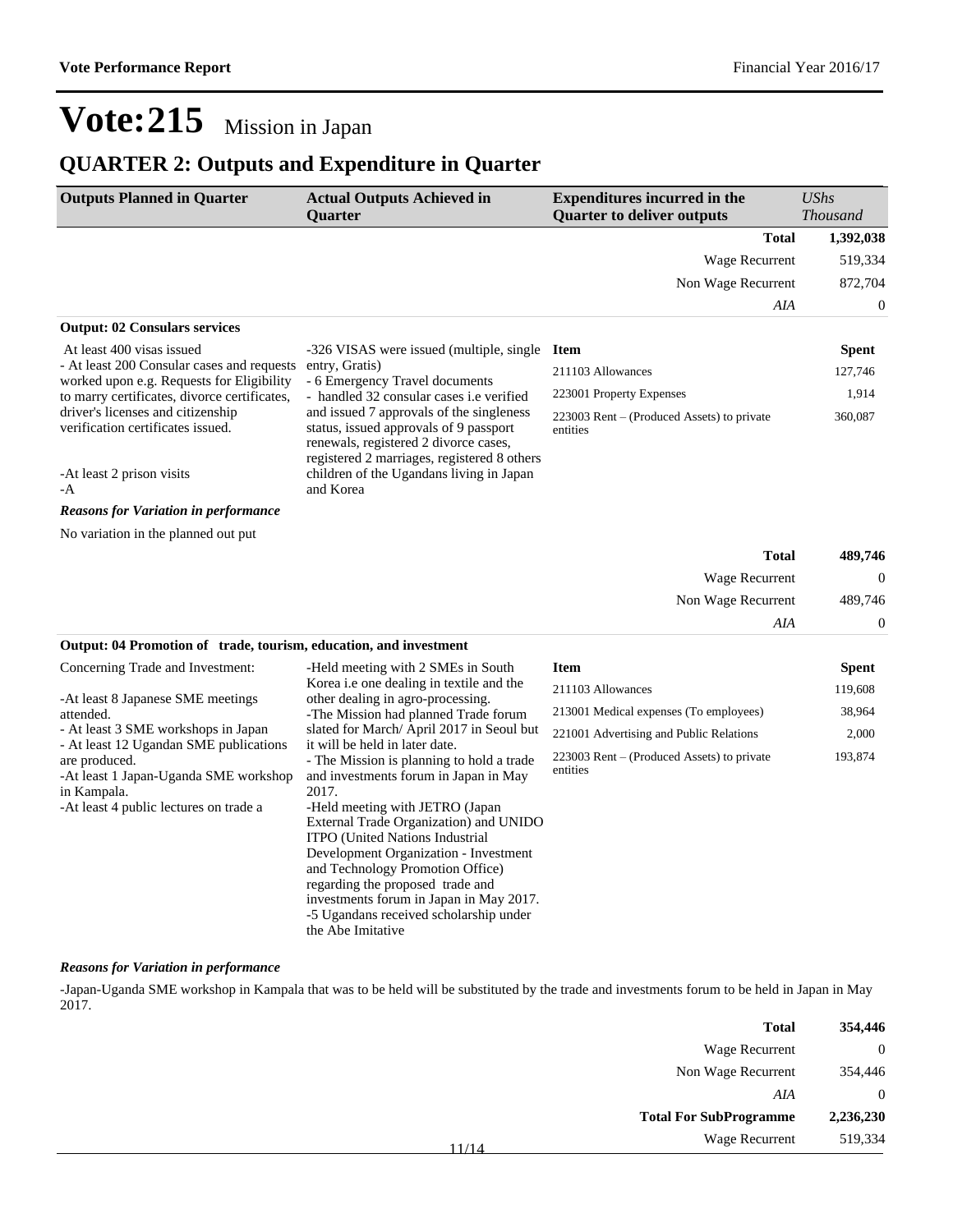## **QUARTER 2: Outputs and Expenditure in Quarter**

| <b>Outputs Planned in Quarter</b>                    | <b>Actual Outputs Achieved in</b><br><b>Ouarter</b>                                                                                    | <b>Expenditures incurred in the</b><br><b>Quarter to deliver outputs</b> | <b>UShs</b><br><b>Thousand</b> |
|------------------------------------------------------|----------------------------------------------------------------------------------------------------------------------------------------|--------------------------------------------------------------------------|--------------------------------|
|                                                      |                                                                                                                                        | Non Wage Recurrent                                                       | 1,716,896                      |
|                                                      |                                                                                                                                        | AIA                                                                      | $\boldsymbol{0}$               |
| <b>Development Projects</b>                          |                                                                                                                                        |                                                                          |                                |
| Project: 1254 Strengthening Mission in Japan         |                                                                                                                                        |                                                                          |                                |
| <b>Capital Purchases</b>                             |                                                                                                                                        |                                                                          |                                |
|                                                      | <b>Output: 75 Purchase of Motor Vehicles and Other Transport Equipment</b>                                                             |                                                                          |                                |
| vehicle procured                                     | -The contracts committee identified the<br>company that will supply the Utility car<br>-First payment as the certificate was paid      | <b>Item</b><br>312201 Transport Equipment                                | <b>Spent</b><br>9,252          |
| <b>Reasons for Variation in performance</b>          |                                                                                                                                        |                                                                          |                                |
| February 2017                                        | - The TOYOTA company is busy manufacturing the vehicle, which will be completed and delivered to the Embassy by the second week of the |                                                                          |                                |
|                                                      |                                                                                                                                        | <b>Total</b>                                                             | 9,252                          |
|                                                      |                                                                                                                                        | <b>GoU</b> Development                                                   | 9,252                          |
|                                                      |                                                                                                                                        | <b>External Financing</b>                                                | $\mathbf{0}$                   |
|                                                      |                                                                                                                                        | <b>AIA</b>                                                               | $\boldsymbol{0}$               |
| <b>Output: 78 Purchase of Furniture and fictures</b> |                                                                                                                                        |                                                                          |                                |
| Furniture and fittings procured                      | The Furniture was bought for the                                                                                                       | <b>Item</b>                                                              | <b>Spent</b>                   |
|                                                      | residences                                                                                                                             | 312203 Furniture & Fixtures                                              | 5,200                          |
| <b>Reasons for Variation in performance</b>          |                                                                                                                                        |                                                                          |                                |
| No variations because furniture was procured         |                                                                                                                                        |                                                                          |                                |
|                                                      |                                                                                                                                        | <b>Total</b>                                                             | 5,200                          |
|                                                      |                                                                                                                                        | <b>GoU</b> Development                                                   | 5,200                          |
|                                                      |                                                                                                                                        | <b>External Financing</b>                                                | $\boldsymbol{0}$               |
|                                                      |                                                                                                                                        | AIA                                                                      | $\mathbf{0}$                   |
|                                                      |                                                                                                                                        | <b>Total For SubProgramme</b>                                            | 14,452                         |
|                                                      |                                                                                                                                        | GoU Development                                                          | 14,452                         |
|                                                      |                                                                                                                                        | <b>External Financing</b>                                                | $\mathbf{0}$                   |
|                                                      |                                                                                                                                        | AIA                                                                      | $\mathbf{0}$                   |
|                                                      |                                                                                                                                        | <b>GRAND TOTAL</b>                                                       | 2,250,682                      |
|                                                      |                                                                                                                                        | Wage Recurrent                                                           | 519,334                        |
|                                                      |                                                                                                                                        | Non Wage Recurrent                                                       | 1,716,896                      |
|                                                      |                                                                                                                                        | GoU Development                                                          | 14,452                         |
|                                                      |                                                                                                                                        | <b>External Financing</b>                                                | $\boldsymbol{0}$               |
|                                                      |                                                                                                                                        | AIA                                                                      | $\boldsymbol{0}$               |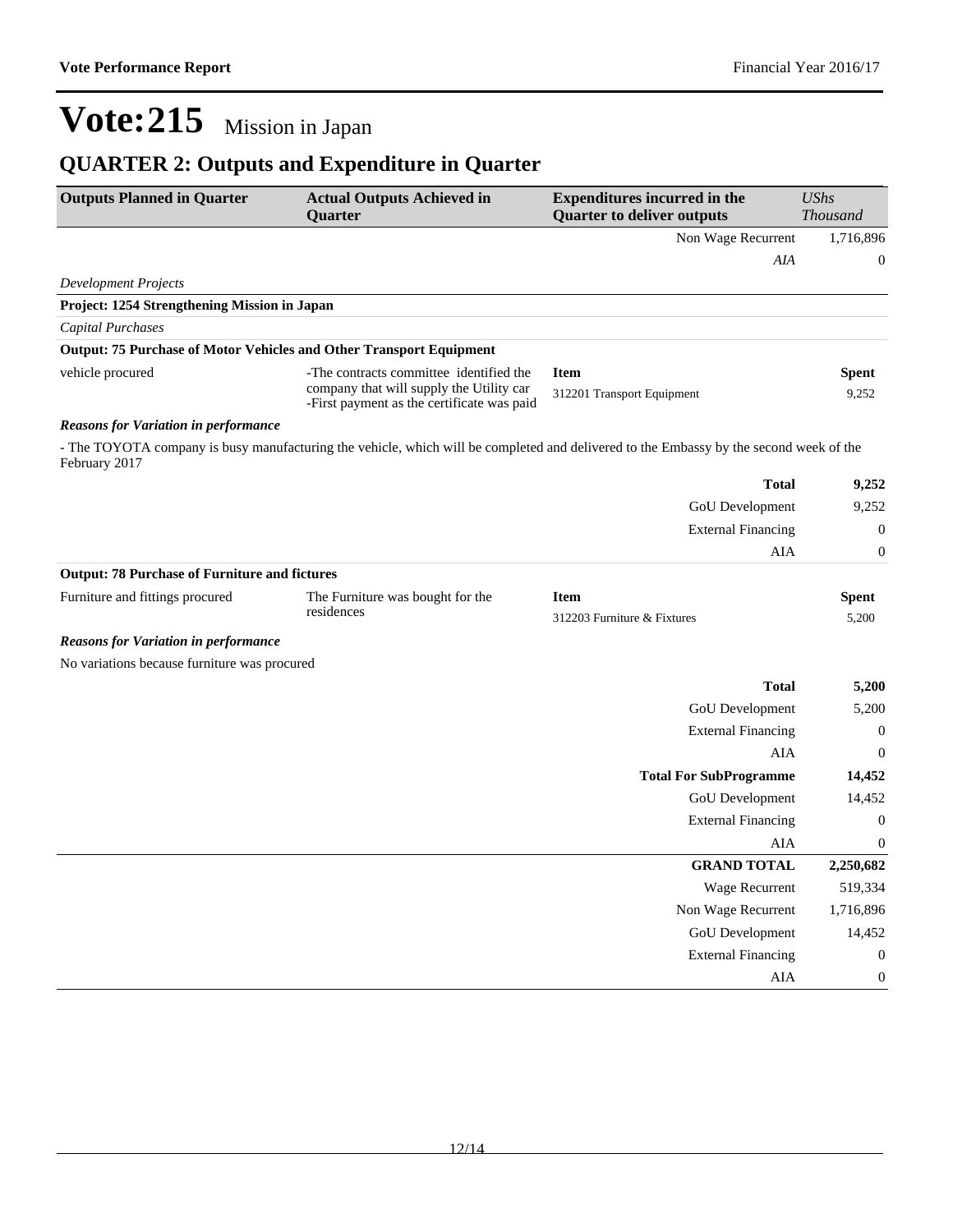### **QUARTER 3: Revised Workplan**

| <b>UShs Thousand</b> | <b>Planned Outputs for the</b><br><b>Ouarter</b> | <b>Estimated Funds Available in Quarter</b><br>(from balance brought forward and actual/expected releaes) |
|----------------------|--------------------------------------------------|-----------------------------------------------------------------------------------------------------------|
|                      |                                                  |                                                                                                           |

#### **Program: 52 Overseas Mission Services**

*Recurrent Programmes*

#### **Subprogram: 01 Headquarters Tokyo**

*Outputs Provided*

#### **Output: 01 Cooperation frameworks**

| Number of MoUs on Overseas Development Assistance                                          | Item                                                | <b>Balance b/f</b> | <b>New Funds</b> | <b>Total</b> |
|--------------------------------------------------------------------------------------------|-----------------------------------------------------|--------------------|------------------|--------------|
| negotiated and signed such as, with JICA in Japan and<br>KOICA in South Korea among others | 211103 Allowances                                   | 10,000             | $\mathbf{0}$     | 10,000       |
| Under ODA                                                                                  | 211105 Missions staff salaries                      | 15,000             | $\mathbf{0}$     | 15,000       |
|                                                                                            | 213001 Medical expenses (To employees)              | 12,016             | $\mathbf{0}$     | 12,016       |
| -At least 1 communication sector or transport sector project<br>initiated or accomplished. | 221003 Staff Training                               | 3,830              | $\mathbf{0}$     | 3,830        |
| -At least 1 North                                                                          | 221018 Exchange losses/ gains                       | 5,901              | $\mathbf{0}$     | 5,901        |
|                                                                                            | 223003 Rent – (Produced Assets) to private entities | 12,118             | $\mathbf{0}$     | 12,118       |
|                                                                                            | 223005 Electricity                                  | 3,630              | $\mathbf{0}$     | 3,630        |
|                                                                                            | <b>Total</b>                                        | 62,495             | $\mathbf{0}$     | 62,495       |
|                                                                                            | <b>Wage Recurrent</b>                               | 15,000             | 0                | 15,000       |
|                                                                                            | <b>Non Wage Recurrent</b>                           | 47,495             | 0                | 47,495       |
|                                                                                            | AIA                                                 | $\theta$           | 0                | $\theta$     |
|                                                                                            |                                                     |                    |                  |              |

#### **Output: 02 Consulars services**

| At least 400 visas issued                                                                                              | Item                                                | <b>Balance b/f</b> | <b>New Funds</b> | Total   |
|------------------------------------------------------------------------------------------------------------------------|-----------------------------------------------------|--------------------|------------------|---------|
| - At least 200 Consular cases and requests worked upon e.g.<br>Requests for Eligibility to marry certificates, divorce | 223003 Rent – (Produced Assets) to private entities | 700,000            | O                | 700,000 |
| certificates, driver's licenses and citizenship verification                                                           | <b>Total</b>                                        | 700,000            |                  | 700.000 |
| certificates issued.                                                                                                   | <b>Wage Recurrent</b>                               | 0                  | 0                | 0       |
| -At least 2 prison visits                                                                                              | <b>Non Wage Recurrent</b>                           | 700.000            | 0                | 700.000 |
| -A                                                                                                                     | AIA                                                 | 0                  | $\theta$         | 0       |
|                                                                                                                        |                                                     |                    |                  |         |

#### **Output: 04 Promotion of trade, tourism, education, and investment**

Concerning Trade and Investment:

-At least 8 Japanese SME meetings attended.

- At least 3 SME workshops in Japan

- At least 12 Ugandan SME publications are produced.

-At least 1 Japan-Uganda SME workshop in Kampala. -At least 4 public lectures on trade a

*Development Projects*